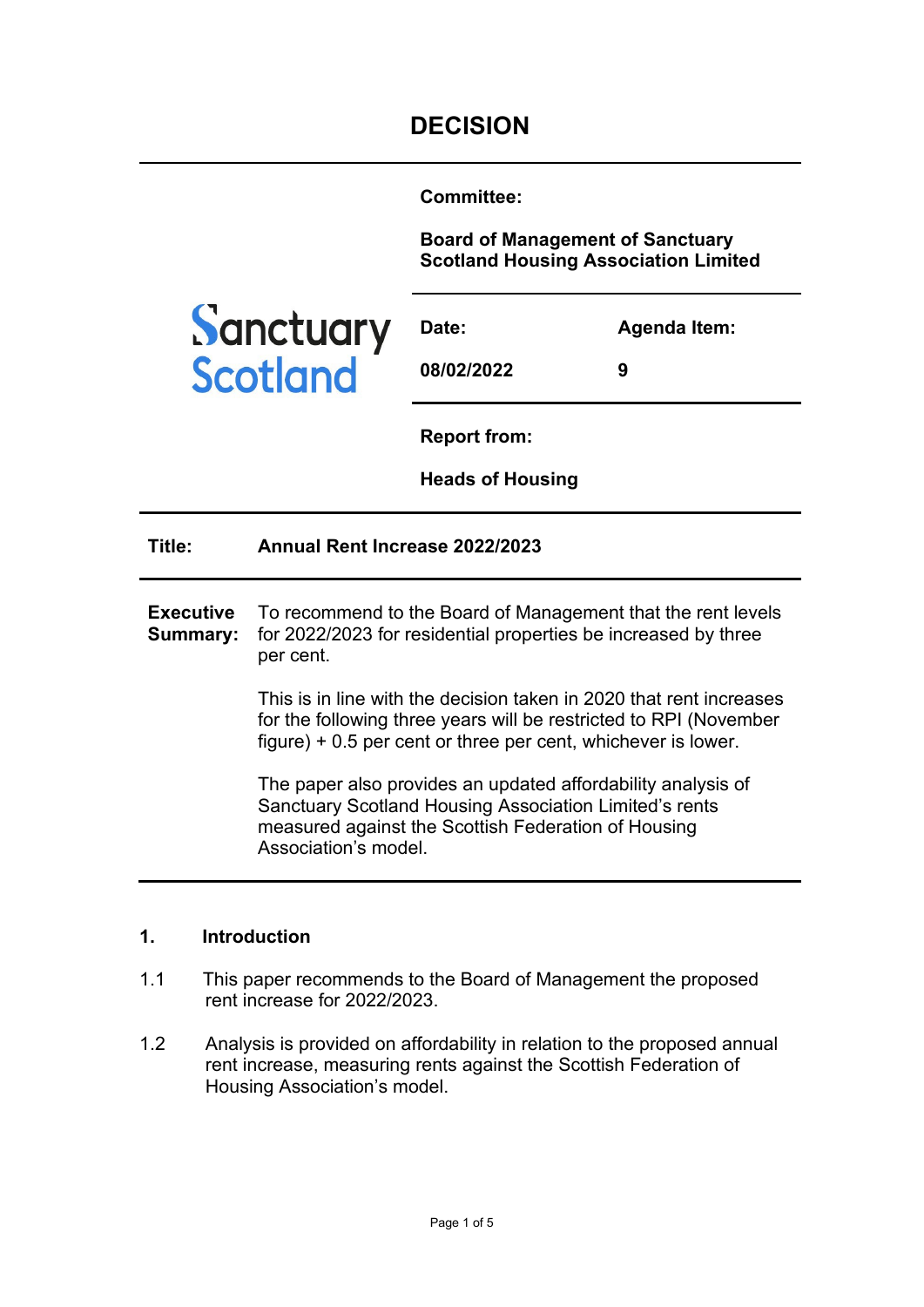# **2. Strategic context**

- 2.1 At the meeting of the Board of Management on 10 December 2019, it was agreed that tenants should be consulted on a proposed rent increase based on the following options:
	- Retail Price Index (RPI) as at November 2019 plus 0.5 per cent.
	- A rent increase capped at three per cent for three years, but if the annual RPI figure (as at November) plus 0.5 per cent is less than three per cent, this lower level of increase would be applied.
	- RPI as at November 2019 plus one per cent.
- 2.2 The option preferred by most tenants responding to the consultation exercise was Option 2, therefore for the following three years the Board of Management agreed that rent increases will be capped at no more than three per cent. Last year, the November RPI figure plus 0.5 per cent was 7.6 per cent, therefore the level of increase recommended to the Board of Management to be applied is three per cent.

## **3. Proposal**

- 3.1 As has been the case in previous years, details of rent increases applied or proposed by other housing associations have been collated. From this it can be noted that the increase proposed by Sanctuary Scotland Housing Association Limited (Sanctuary Scotland Housing Association) would sit at the median level of proposed increases.
- 3.2 The rent increase for this year no longer requires Sanctuary Scotland Housing Association to consider the guarantees made at the transfer of engagements which resulted in the 2016 merger. Members will recall that rent increases were limited to a maximum of RPI plus 0.5 per cent for a period of at least three years following the merger however, this guarantee ended with the increase for 2019/2020.
- 3.3 Affordability Analysis
- 3.4 The Scottish Housing Regulator has reported that most tenants in social housing have seen earnings remain level or rise at rates below inflation. However, this report was published prior to the current pandemic. The Scottish Housing Regulator has asked housing associations to consider tenants' ability to keep paying rent in the longer term when setting rents.
- 3.5 The purpose of the analysis is to measure the rents applied to tenancies in Scotland by Sanctuary Scotland Housing Association against the thresholds defined by the Scottish Federation of Housing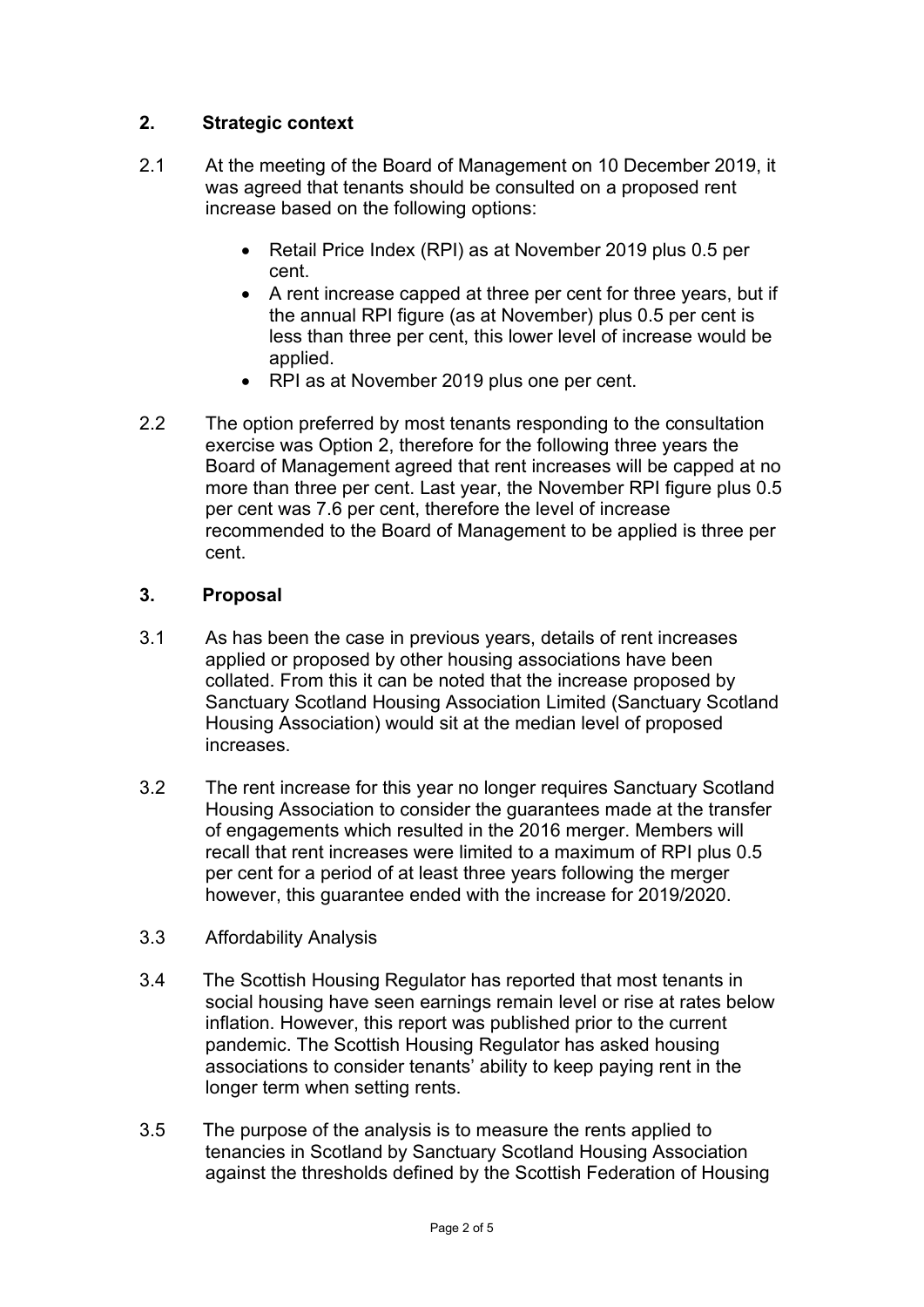Association's current affordability guidance allowing the Board of Management to consider the impact in relation to affordability on tenants' rents.

- 3.6 The 2017 Scottish Housing Regulator report on affordability identifies and shares positive practice in the approach to development of affordable homes. The report also advises of potential challenges and risks which could impact on the Register of Social Landlord's ability to develop affordable housing in a sustainable way.
- 3.7 In 2018 and 2020, the Scottish Federation of Housing Associations produced updated guides with a 'moderate approach' to rent setting based on affordability and sustainability.
- 3.8 The Scottish Federation of Housing Associations guide advises that a rent charge which is less than 25 per cent of a household's net (moderate) income would be considered affordable. Rents between 25 per cent and 30 per cent of a household's net (moderate) income are on the margins of what would be considered to be affordable. A rent charge which is more than 30 per cent of a household's net (moderate) income would not be an affordable rent.
- 3.9 An 'affordability tool' is included with the guide. The affordability tool defines monetary value thresholds which represent 25 per cent and 30 per cent of a moderate income. The thresholds vary as they are dependent on the Local Authority in which the tenancy is located, the property size and the household type.
- 3.10 Our Financial Planning team have provided the analysis of affordability in relation to the proposed annual rent increase. The purpose of the report is to measure rents applied to Sanctuary Scotland Housing Association tenancies against the thresholds defined in the Scottish Federation of Housing Associations affordability guidance. This will allow the Board of Management to consider the impact in relation to affordability on tenants' rents when approving the rent increase for 2022/2023.
- 3.11 Comparing this year's analysis to that reported last year there is a difference in the number of red and amber banded units that we are now reporting. Last year we identified 83 properties as red, rising to 89 after a year following a rent increase of RPI plus 0.5 per cent and rising to 142 properties over a three-year period. This year our data shows just eight properties affected falling to four after three years. Our Financial Planning Team have accessed actual data from the Office of National Statistics (ONS) for weekly pay in Scotland Previously, we had to assume that the weekly pay used as the threshold had risen in line with RPI but the actual data now available shows that the actual increase, particularly in the  $30<sup>th</sup>$  percentile, is higher than RPI. The actual weekly wage has increased across the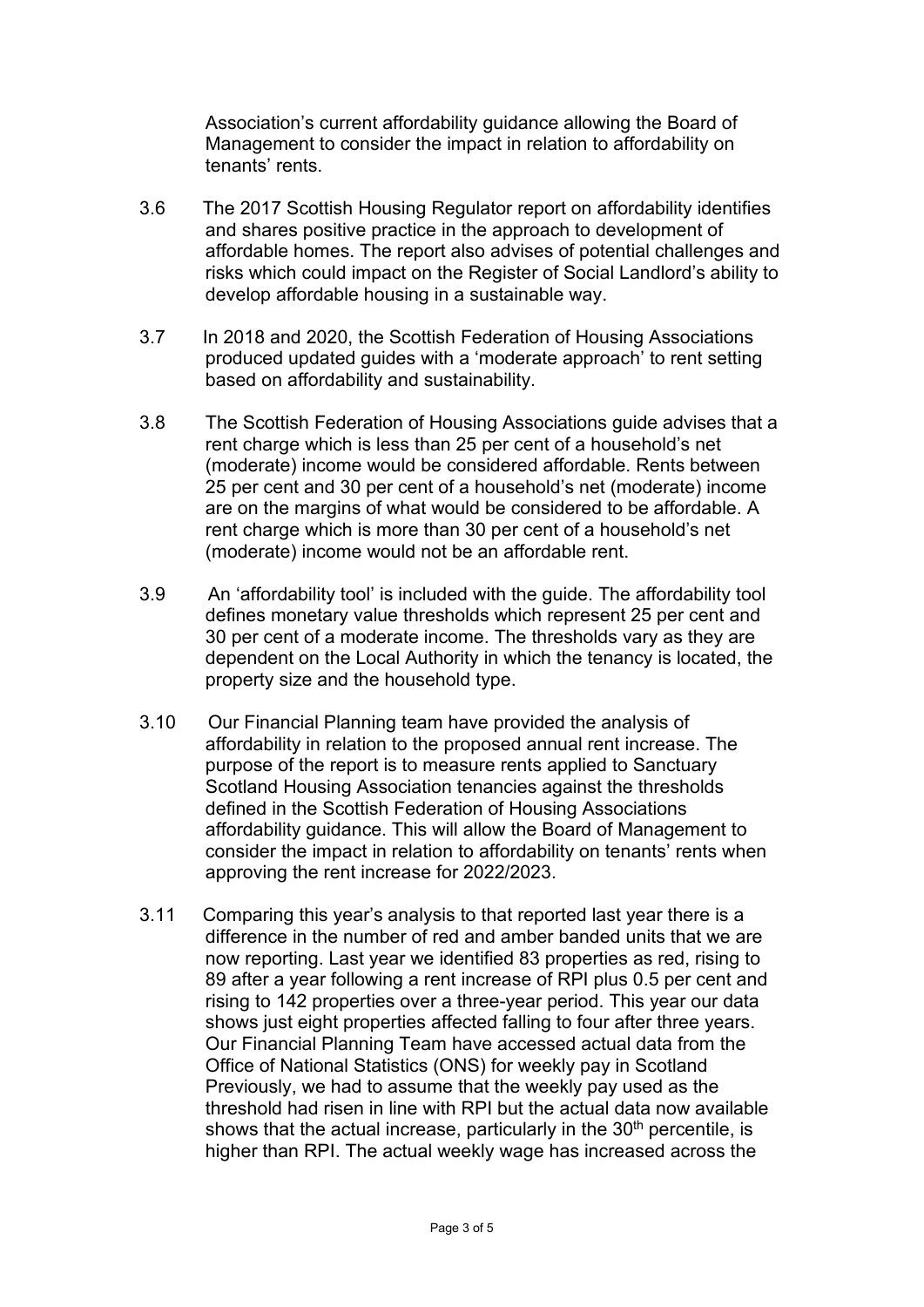three regions which have seen the highest movement in red and amber units.

3.12 The outcomes from this year's analysis on the various scenarios tested identify the geographical areas where rent, following a rent increase and changes to household income, potentially become unaffordable. Although one-bedroom properties in Aberdeen and Aberdeenshire remain affected, the analysis shows a much lower impact on our properties, including new builds, across the regions where we have stock. The properties affected remain in high demand areas with low turnover. Our stock in Glasgow and the west remains largely unaffected and none of the properties in North Lanarkshire show as potentially unaffordable.

### **4. Appraisal**

- 4.1 Risk management
- 4.1.1 RM 8 Legislative / Regulatory/political; to manage expectations from tenants to provide services and carry out works already promised to our tenants, there is a risk that our ability to deliver would be restricted should we fail to approve an appropriate level of rent increase.
- 4.1.2 Stock condition surveys and regular inspections of our stock continue to identify additional works required to our properties. Over the last 10 years large sums of money have been invested to meet the Scottish Housing Quality Standards and the Energy Efficiency Standards in Social Housing. There are plans to spend significant sums on energy efficiency-based upgrades such as internal and external insulation next year.
- 4.1.3 In addition to these re-investment works, planned and cyclical programmes will continue covering elements such as roof and roughcast renewal, gutter cleaning, and external decoration.
- 4.1.4 Each one per cent of a rent increase equates to approximately £400,000.00 of income, based on the current level of stock and anticipated rental income. The compounding effect over time of lost rental income must be borne in mind.
- 4.2 Value for Money
- 4.2.1 To provide comparison with other landlords, contact has been made with several Registered Social Landlord's in Scotland to review their proposed rent increase for 2022/2023.
- 4.2.2 Caution must be exercised when comparing associations as they can mask a lot of the variation that exists, for example the level of improvement works already completed to stock or the results of rent